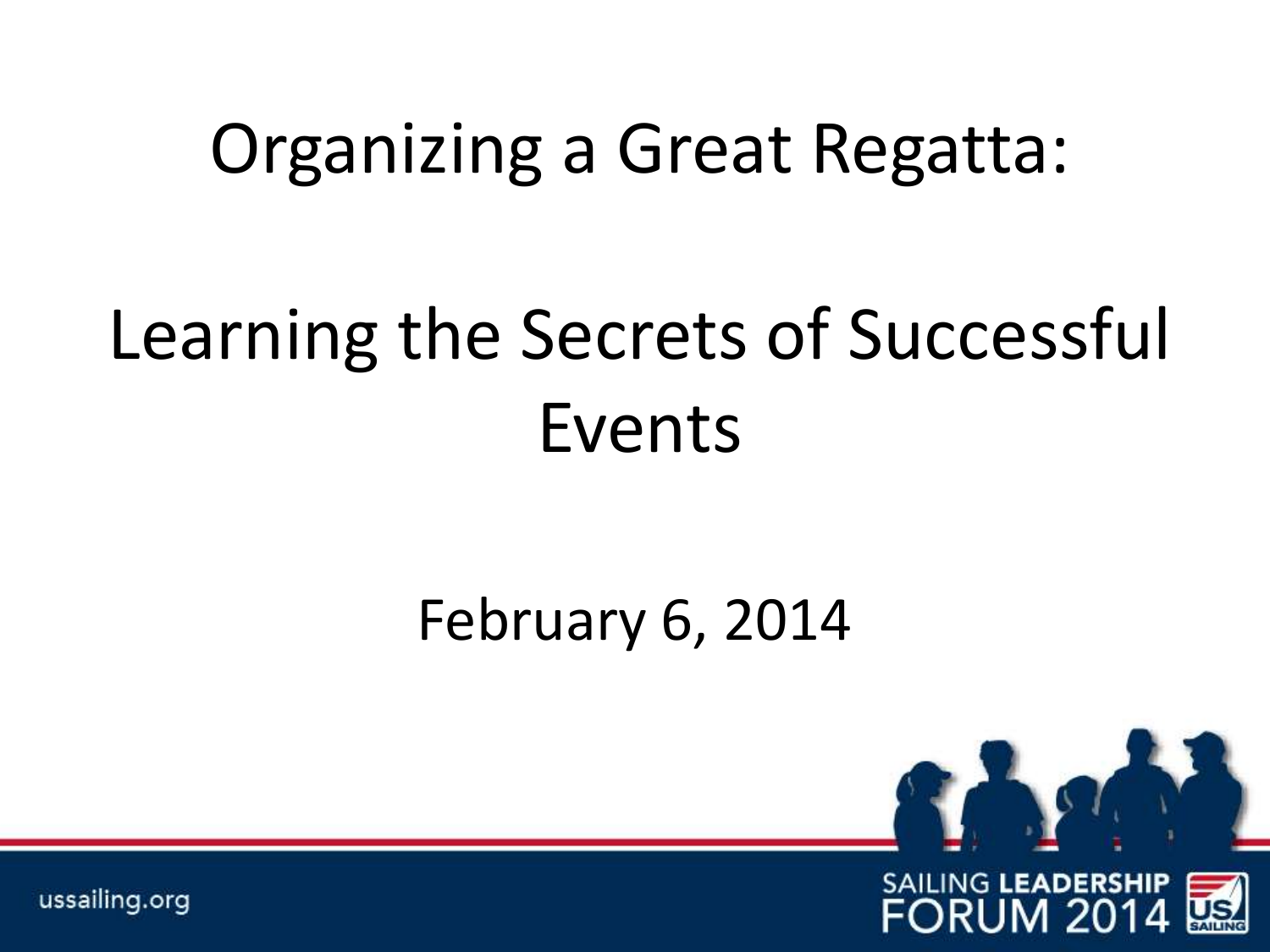# Organizing a Great Regatta

Moderator:

#### **Anderson Reggio**- Reggio Sailing Services

Panelists:

**Randy Draftz**- Race Director, Charleston Race Week **Brad Read**- Executive Director, Sail Newport **Lou Sandoval**- Race Chairman, Chicago Mac Race

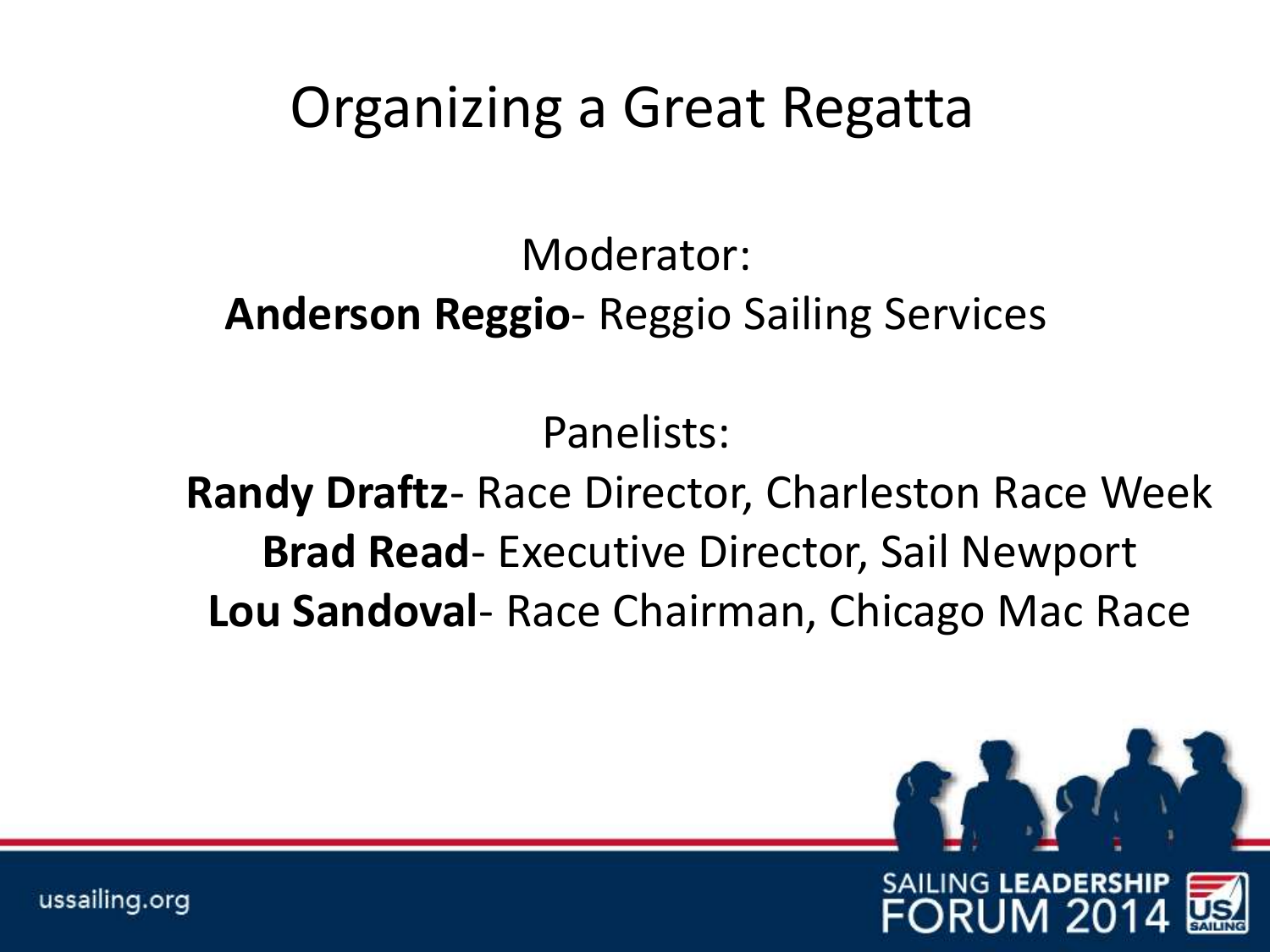# Business of Regattas

- How do you judge the success of an event from a business perspective?
- What sort of sponsorship have you sought for your events and what are some of the common demands from those sponsors?
- How have you approached non-industry sponsors and what carrot has proven to be the most convincing in helping to obtain that support?

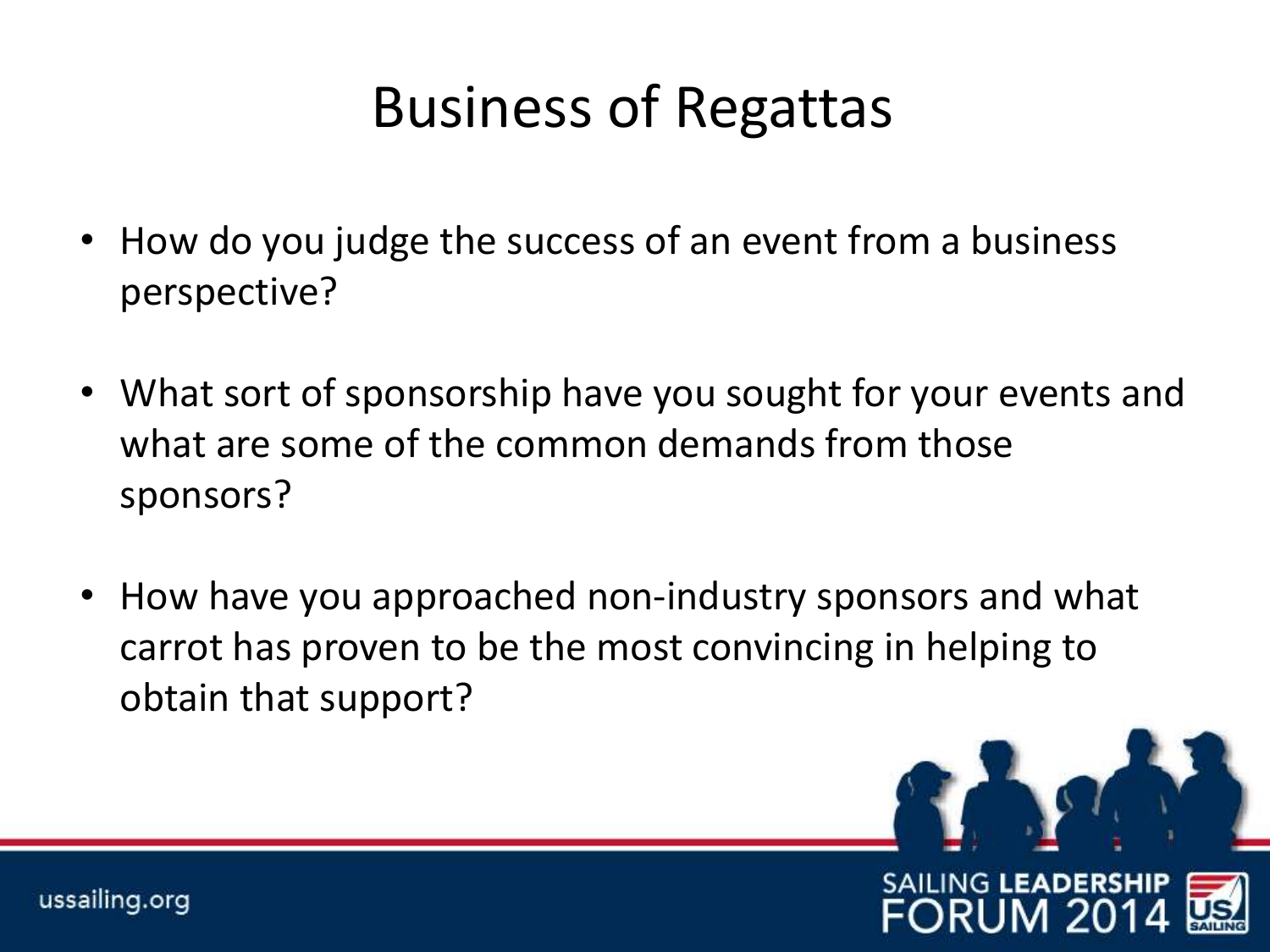# Regatta Promotion

- How have you promoted events to potential competitors?
- What are some of the most cost effective methods for making people aware of your events?
- How do you measure the success of your marketing efforts?
- What sort of pre-event communication with competitors have you found to be the most effective?
- How do you manage expectations?



ussailing.org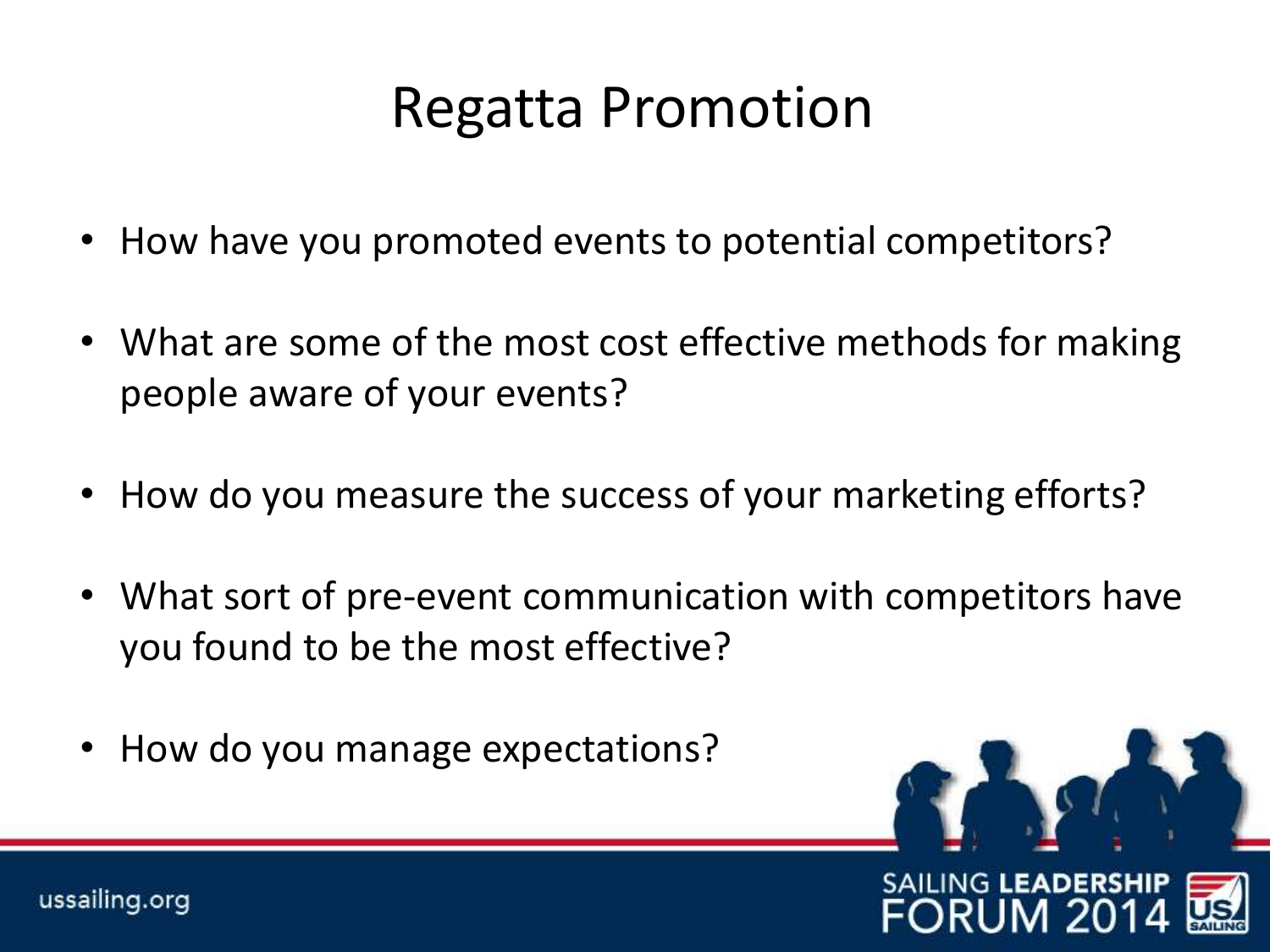# Regatta Administration

- What is your support staff like and how much time do they devote to your individual events?
- What have been some of the biggest challenges form a logistical standpoint and how have you addressed them?
- How have you maintained a positive relationship with competitors throughout a multi-day event?